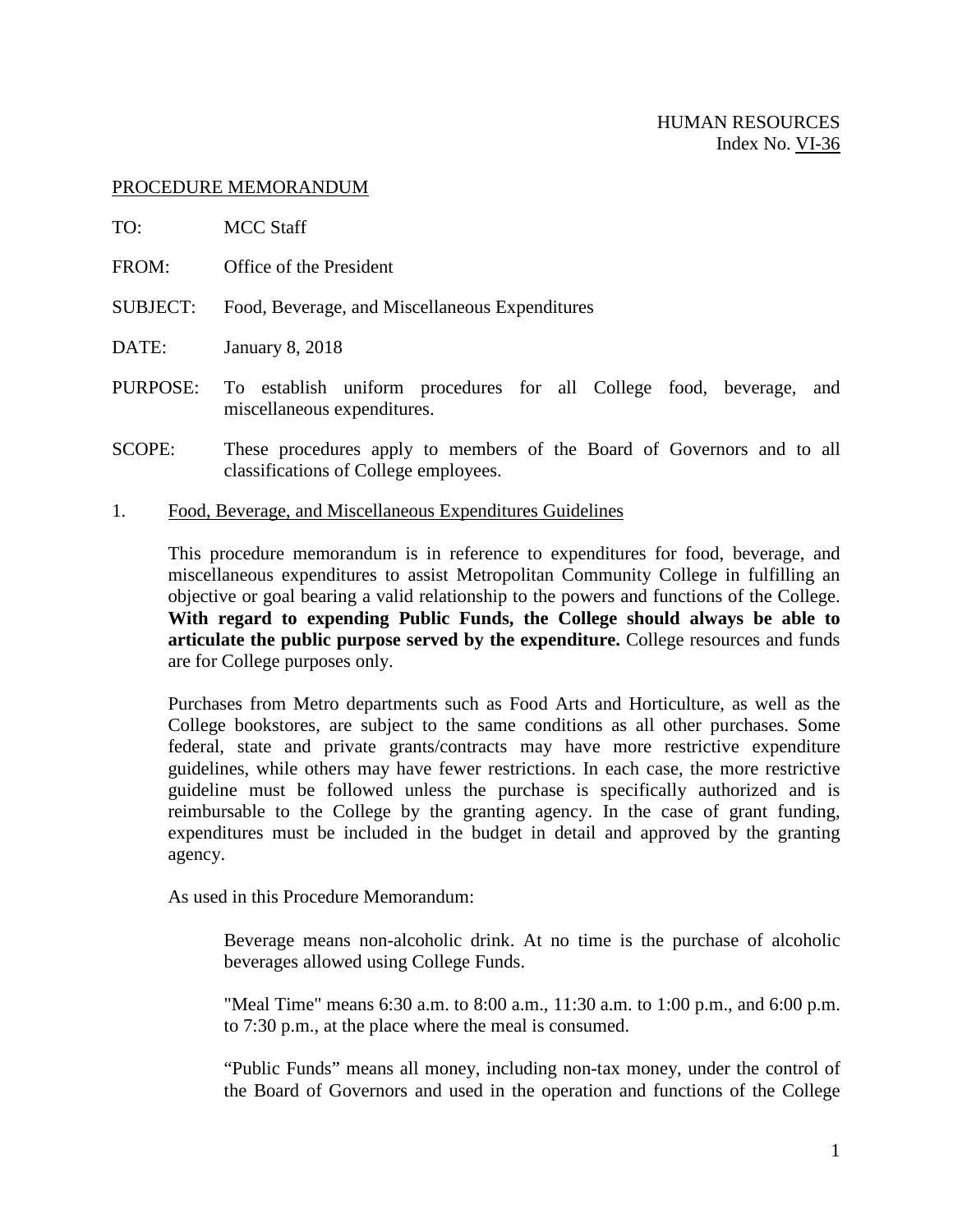and Board of Governors. Funds made available to the College by gift or other form of transfer for specific purposes or functions beneficial to the College, its officers, employees or volunteers, may be expended only in accordance with the intent of the transferor.

"Volunteers" means persons who are not Board members or employees of the College and who, at the request or with the permission of the Board or President, or a designee of either of them, engage in activities related to the purposes or functions of the College or for its general benefit.

2. Food and Beverage Expenditures Not Associated with Travel

Except as otherwise provided in paragraph 3, the only employee food and beverages that may be paid for or reimbursed with Public Funds within the confines of the College's four-county service area are those that are specifically linked and authorized as having a bona fide College business purpose. This standard shall be satisfied only if **all** of the following "Food and Beverage Conditions" are met:

- A. The nature and circumstances of the College business are such that it can only be conducted during the Meal Time and it is not possible for the group to meet at any other time;
- B. College business actually must be conducted during at least 50% of the Meal Time;
- C. The presence of each recipient of food and beverages at the meeting must be necessary or reasonably required in order to allow the College business to be conducted; and
- D. The provision of food and beverage by the College must be approved in advance by at least one of the following: the Board of Governors, the Board Chair, the President, or the Area Vice President.

The requestor and approving official must be able to demonstrate that the provision of beverages is in full compliance with and satisfies each of the Food and Beverage Conditions listed above.

## **All food, beverage, and miscellaneous expenditures must be approved in advance using the "Food, Beverage, and Miscellaneous Expenditures Approval" form found on the Forms Bank, and attached to applicable paperwork such as requisitions or enclosed in the monthly P-card reconciliation.**

Consultants, speakers and presenters who are under contract to provide services to the College may be reimbursed for food and beverages purchased while conducting College business if that arrangement is made part of the contractual agreement between the College and the consultant, speaker, or presenter. Consultants, speakers, and presenters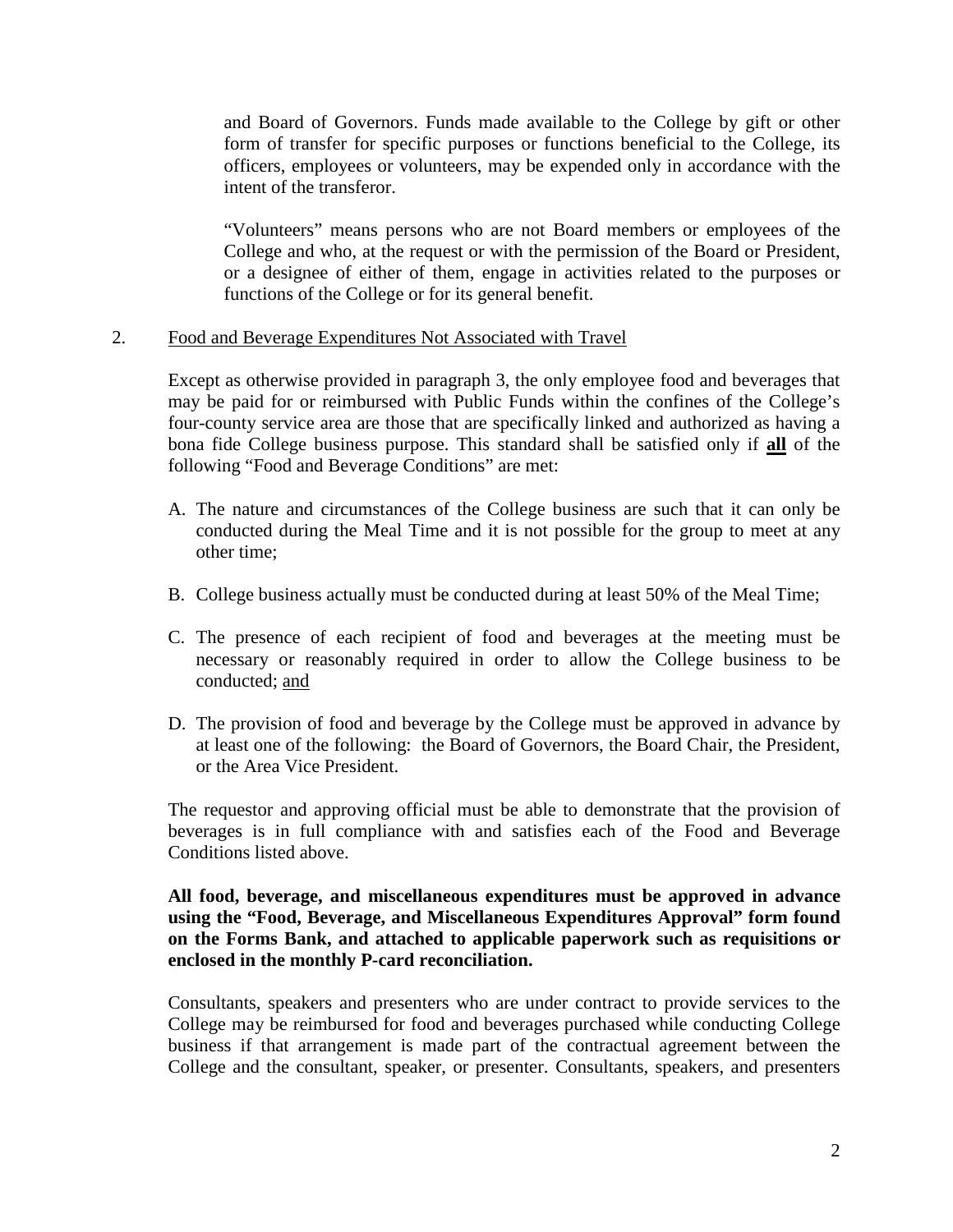may also be provided food and beverages at business meetings with College officials if each of the Food and Beverage Conditions itemized above is satisfied.

Except as otherwise provided in this Procedure Memorandum or the Miscellaneous Expenditures Policy adopted by the Board of Governors, the cost per person of any food and beverage provided, paid for, or reimbursed by the College under this Procedure Memorandum shall not exceed the applicable federal rate for the locality (found at [https://www.gsa.gov/travel/plan](https://www.gsa.gov/travel/plan-book/per-diem-rates)[book/per-diem-rates](https://www.gsa.gov/travel/plan-book/per-diem-rates)), as revised from time to time, unless a fully itemized claim is submitted substantiating the costs actually incurred in excess of such rate and such excess expenses are expressly approved by the Board of Governors, the President, or the Area Vice President.

# 3. Food and Beverage Exceptions

- Food and beverages may be provided to any Board members, employees or any other individuals as determined by the Board, the President or the Area Vice President while or immediately after performing any relief, assistance or support activities in emergency situations, including, but not limited to, tornado, severe storm, fire or accident.
- Food and beverages may be provided to any volunteers, as defined and limited in paragraph 1 above, during or immediately following their participation in any activity approved by the Board, or by the President or the Area Vice President as delegate of the Board.
- If approved, food and beverages may be provided to the general public, including students, for College-sponsored one-time only or infrequent events and activities. Events and activities may be considered approved only if **all** of the following required conditions are met:
	- A. The Board or the President or the Area Vice President must approve the provision of food and beverages in advance of the event;
	- B. The food and beverages may be provided only to (1) participants in, or students or attendees at, a special event wholly or partly sponsored or conducted by the College, and (2) Board members or employees of the College attending (at the prior direction of the College President) an event of a community or nonprofit organization; and
	- C. The College-sponsored or College-conducted special event, or the community/ nonprofit organization event, must be in furtherance of the instructional or service responsibilities of the College as specified by Nebraska law. The principal instructional and service responsibilities of the College from Nebraska role and mission legislation are set forth on ADDENDUM ONE and in Nebraska Revised Statute § 85-1511. (Costs of meals at meetings of service membership organizations and service clubs may not be paid with Public Funds.)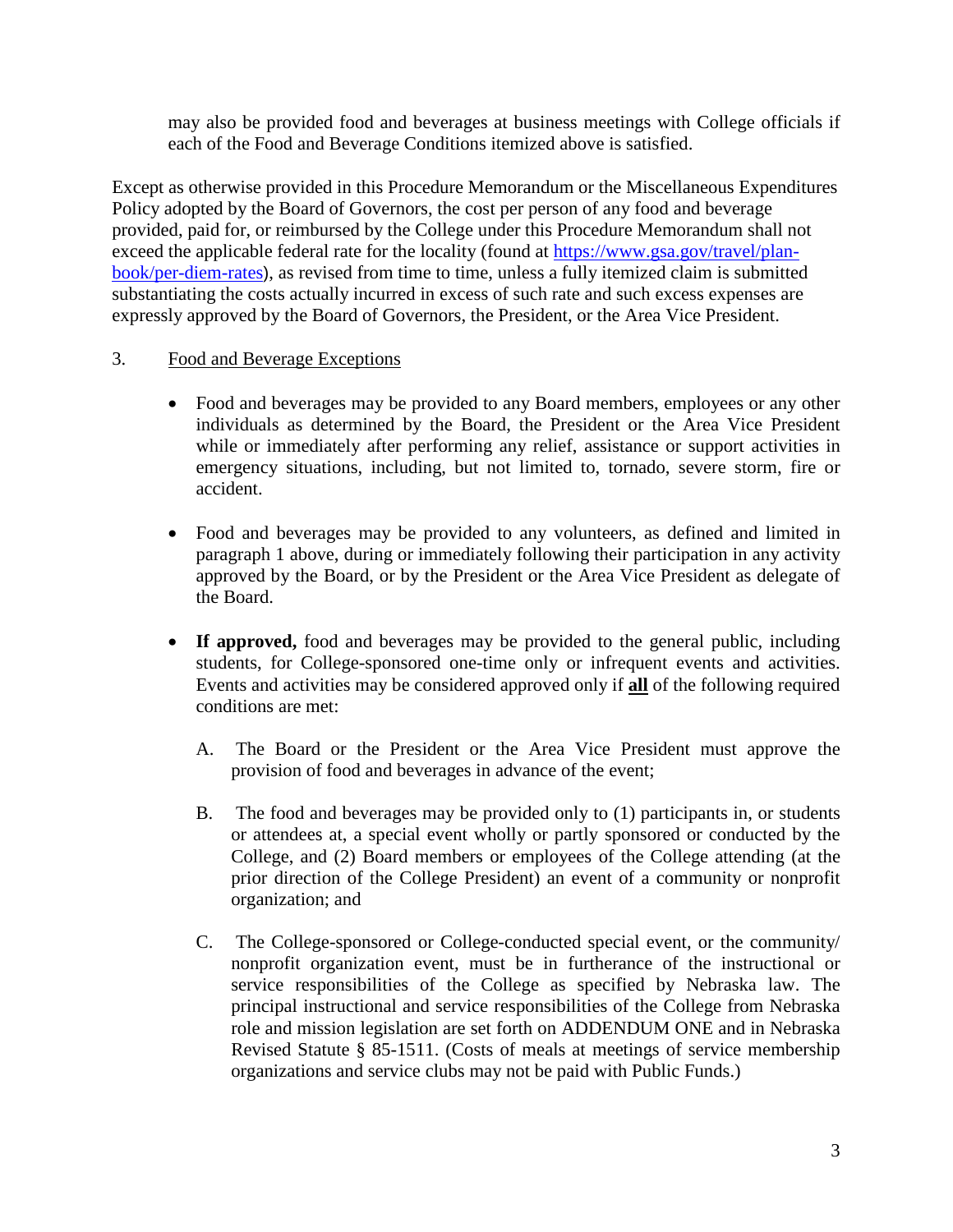### 4. Reimbursable Miscellaneous Expenditures

The following list of authorized miscellaneous expenditures is provided as a guide. Expenses must be approved in advance on the "Food, Beverage, and Miscellaneous Expenditures Approval" form, and the approved form must be submitted with receipts on an MCC Reimbursement Voucher, P-Card Reconciliation or Purchase Requisition:

- Nominal purchases under the direction of the President's office of plaques, certificates of achievement, and similar tokens of acknowledgment or appreciation. No such plaque, certificate, or other item shall have a value in excess of \$150.
- Office-wide first aid supplies (not to include pain relievers, aspirin, and pharmaceutical products).

# 5. Non-Reimbursable Expenditures

The following list of non-authorized expenses is provided as a guide and is not allinclusive.

- Expenditures for items for personal consumption by employees and students (except as specifically allowed by the preceding provisions)
- Alcoholic beverages
- Pharmaceutical products, including aspirin and other pain relievers
- Flowers, holiday communications and decorations, or objects for personal use (such as Kleenex tissues, paper cups or plates, and art objects)
- Items for entertainment, such as food, snacks (chips, popcorn, pretzels, etc.), coffee, coffee filters, hot chocolate, sweeteners, soda pop, bottled water, food utensils, and napkins
- Items (including greeting cards) for the personal benefit or use of faculty and staff (such as employee welcomes and farewells, retirements, birthdays, and departmental parties)
- Gifts, donations or contributions to individuals or organizations
- Departmental meetings and lunch
- Water cooler rental

7/25/05 (Miscellaneous Expenditures PM separated from Travel PM VI-2, which was adopted 3/15/88), Revised : 10/8/07;10/3/08; 2/4/09; updated link 10/23/17; Reviewed 1/8/18 and no changes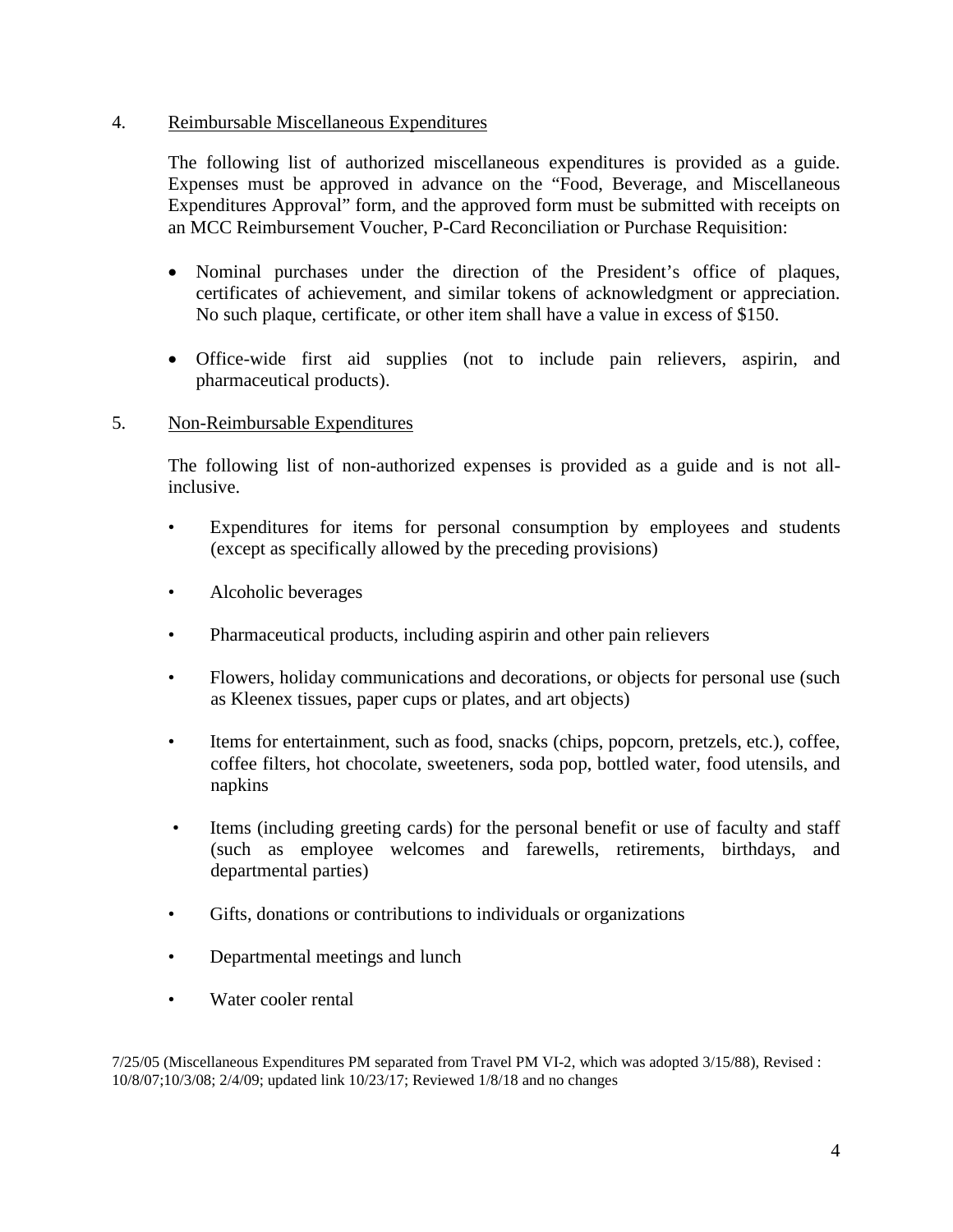#### **ADDENDUM ONE**

#### **Significant Statutory Instructional and Service Responsibilities of Metropolitan Community College from Nebraska Role and Mission Legislation.**

Role and mission legislation reflects the philosophy of the State of Nebraska, as declared by the Legislature. The Board of Governors and the Coordinating Commission for Postsecondary Education are obliged by statute to acknowledge the legislation as such and to implement it. [Neb.Rev.Stat. § 85-921.]

In the role and mission legislation, the Legislature declared its intent that the community colleges be student-centered, open-access institutions primarily devoted to quality instruction and public service, providing counseling and other student services intended to promote the success of a diverse student population, particularly those who have been traditionally underserved in other educational settings. [Neb.Rev.Stat. § 85-962.]

(1) The first instructional and service priority of the community colleges, individually and collectively, is applied technology and occupational education and, when necessary, foundations education. [Neb.Rev.Stat. § 85-962.]

> Applied technology and occupational education means those instructional programs at the associate degree level or below including associate of applied science degrees, diplomas, certificates, and course work intended to prepare individuals for immediate entry into a specific occupation or career, to upgrade skills, or to acquire new skills. Programs in this category may include the award of a formal degree, diploma, or certificate upon completion of the program. [Neb.Rev.Stat. § 85-927.]

> The community colleges are to serve as the primary public postsecondary institutions for foundations education. [Neb.Rev.Stat. § 85-960.02.] Foundations education means education that includes remedial and developmental programs, adult basic education, general education development, English as a second language, compensatory education, and refresher courses. [Neb.Rev.Stat. § 85-932.01.]

> The community colleges may provide such academic course instruction as may be necessary to support applied technology education. [Neb.Rev.Stat. § 85-964.]

(2) The second instructional and service priority of the community colleges is transfer education, including general academic transfer programs, or applied technology and occupational programs which may be applicable to the first two years of a bachelor's degree program, and, when necessary, foundations education. [Neb.Rev.Stat. § 85-962.]

> The community college areas are encouraged to work in cooperation with the University of Nebraska and the state colleges for the articulation of general academic transfer programs of the six community college areas. [Neb.Rev.Stat. § 85-963.]

> The community colleges may provide such academic course instruction as may be necessary to support academic transfer programs. [Neb.Rev.Stat. § 85-964.]

> General academic transfer programs are those one-year or two-year degree-credit programs, at the associate degree level or below including liberal arts and sciences degrees or courses, intended by the College for transfer into a baccalaureate program.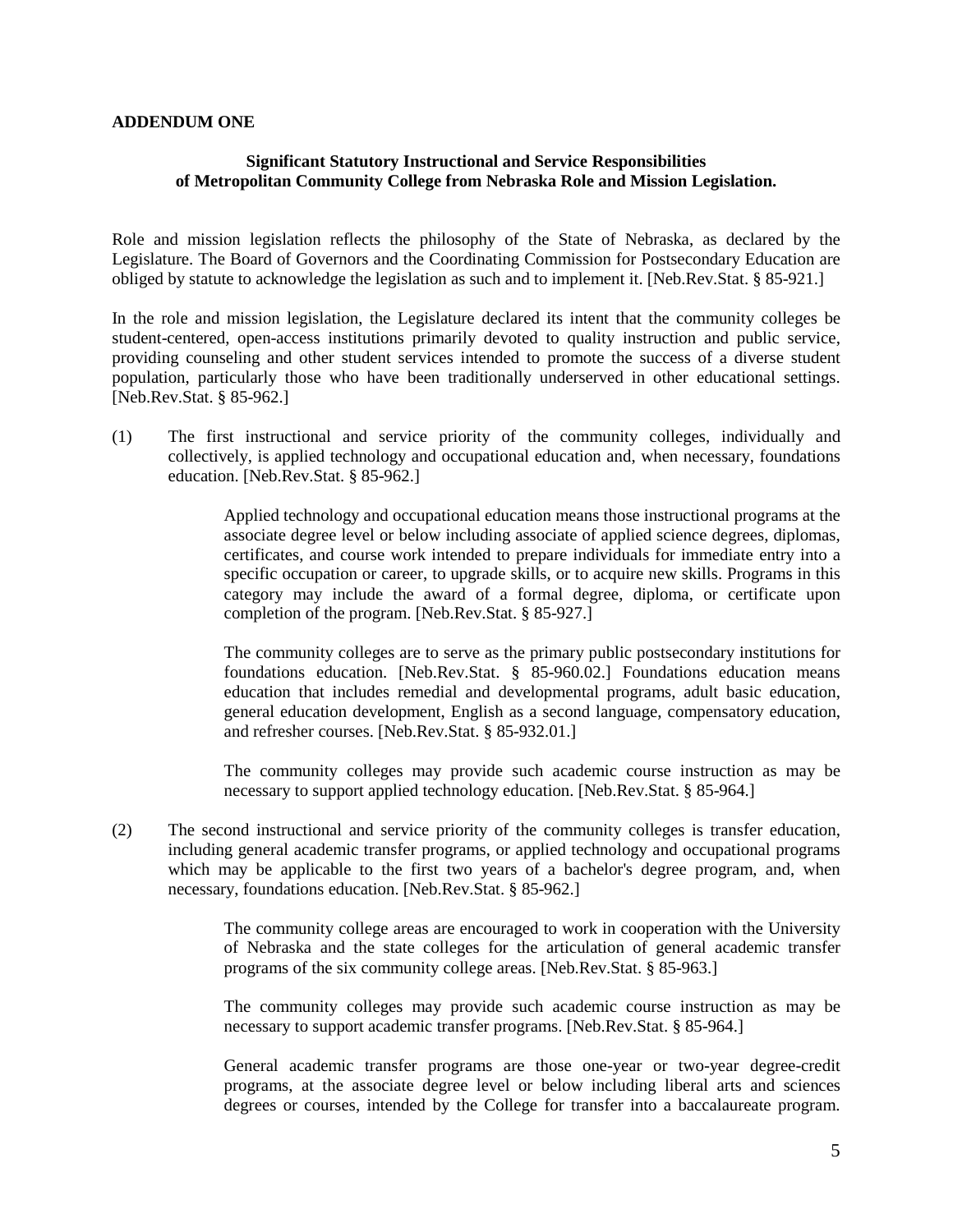Programs in this category may include the award of a formal degree upon completion of the program. [Neb.Rev.Stat. § 85-926].

(3) The third instructional and service priority of the community colleges is public service, particularly adult continuing education for occupations and professions, economic and community development focused on customized occupational assessment and job training programs for businesses and communities, and avocational and personal development courses. [Neb.Rev.Stat. § 85-962.]

> The community colleges are responsible for public service activities within the community college area. [Neb.Rev.Stat. § 85-960.]

> Public service activities are programs established to make available to the public the particular resources of an area or institution for the purpose of responding to a statewide, regional, or community need. Within this category may be included the following activities [Neb.Rev.Stat. § 85-921]:

- (1) Direct patient care;
- (2) Health care supportive services;
- (3) Community services;
- (4) Cooperative agricultural extension;
- (5) Public broadcasting services;
- (6) Cultural, recreational, and personal development activities;
- (7) Economic development activities; and
- (8) Continuing education for occupations and professions (includes training or education that is not a part of a terminal degree or certificate program, but is related to an individual's existing or proposed area of occupation or profession) [Neb.Rev.Stat. § 85-932].
- (4) The fourth instructional and service priority of the community colleges is applied research. [Neb.Rev.Stat. § 85-962.]

Applied research activities of the community college areas must be directly related to the enhancement of the instructional programs, student achievement, institutional effectiveness, public service activities, and the professional development of the faculty. [Neb.Rev.Stat. § 85-960.01.]